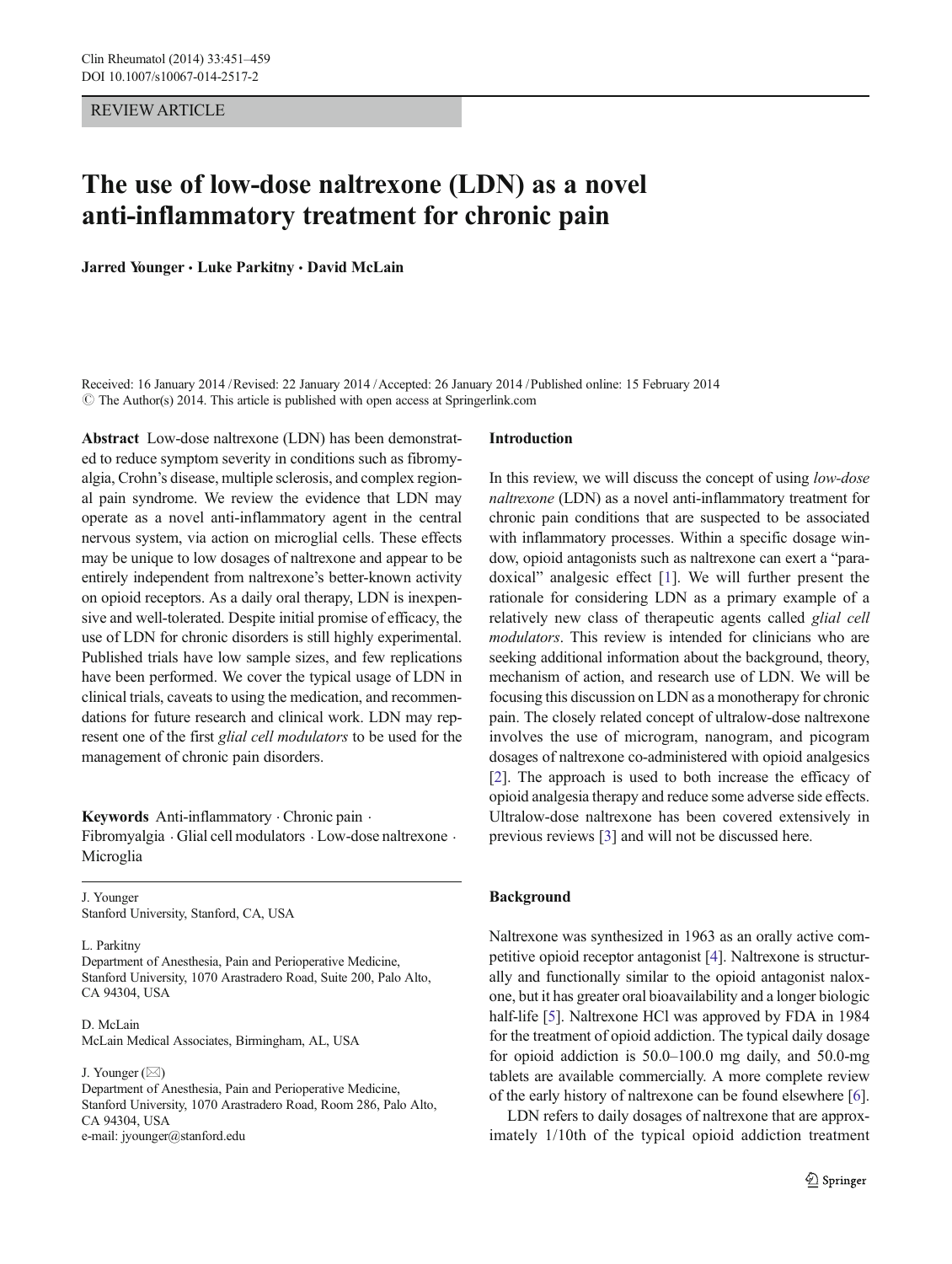dosage. In most published research, the daily dosage is 4.5 mg, though the dosage can vary a few milligrams below or above that common value [[7](#page-7-0)–[9](#page-7-0)]. At the low dosage level, naltrexone exhibits paradoxical properties, including analgesia and anti-inflammatory actions, which have not been reported at larger dosages. LDN was reported to have interesting physiological properties (primarily enhancement of endogenous opioid production) in the 1980s [\[6\]](#page-7-0), and the treatment approach was reported to be used clinically since the mid-1980s [[10](#page-7-0)]. Basic science work examining the use of opioid antagonists for treating disease states did not start to appear until the late 1980s [\[11\]](#page-7-0), and the first published LDN trial in humans was presented in 2007 [[12](#page-7-0)]. Since that time, LDN has been studied in a small number of labs and has been slowly gaining attention as a possible treatment for some chronic medical conditions.

## Use of LDN in chronic pain

LDN has been tested experimentally in a small number of chronic pain conditions. One such condition is fibromyalgia (FM). FM is a chronic pain disorder that is characterized by diffuse musculoskeletal pain and sensitivity to mechanical stimulation as well as profound fatigue, cognitive disruption, and sleep difficulty. Although FM does not respond to common anti-inflammatories and does not seem to be an inflammatory disorder in the classic sense [[13](#page-7-0)], inflammatory processes may still be involved [[14\]](#page-7-0). We have shown in two separate, small clinical trials that LDN may be an effective treatment for FM. In both trials, LDN was administered at 4.5 mg daily, once at night before bedtime. In the first crossover trial, published in 2009 [\[15\]](#page-7-0), LDN reduced fibromyalgia pain significantly greater than placebo in 6 out of the 10 women. While the pilot study was encouraging, it had limitations such as a single-blind design. To help validate the findings, a second study in 30 women with fibromyalgia was conducted [[9](#page-7-0)]. In that double-blind, crossover, counterbalanced study, 57 % of the participants were observed to exhibit a significant (1/3) reduction of pain during LDN. At the end of the LDN treatment, half of the participants reported feeling "much improved" or "very much improved" from LDN (Fig. [1\)](#page-2-0). Together, these two studies suggest that LDN is superior to placebo in reducing the pain associated with fibromyalgia.

# Evidence for a novel central anti-inflammatory action of naltrexone

While preliminary evidence exists for the efficacy of LDN, it is critical that we better understand the mechanism of clinical action. This information would allow researchers to develop even more effective treatments for fibromyalgia and other pain disorders. We now present three pieces of evidence to support the argument that LDN may be a useful therapeutic agent in pain conditions that involve ongoing inflammation. First, we will discuss in vivo and in vitro basic scientific evidence of naltrexone's anti-inflammatory effects. Second, we will identify a relationship between LDN and baseline inflammation. Third, we will mention other inflammatory conditions in which LDN has demonstrated clinical efficacy.

#### Anti-inflammatory effects of LDN in vivo and in vitro

In describing LDN's clinical utility, it is important to understand the dual physiologic mechanisms of naltrexone and other opioid antagonists. Most clinicians are familiar with naltrexone as a potent and nonselective opioid receptor antagonist and treatment for opioid addiction. Naltrexone, at typical dosages, significantly blocks activity at mu- and delta-opioid receptors as well as (to a lesser extent) kappa-opioid receptors [\[16](#page-7-0)]. Because beta-endorphin activity at mu-opioid receptors is associated with endogenous analgesic processes, it may seem counterintuitive to administer naltrexone to individuals with chronic pain, as we might expect the medication to reduce analgesia produced by beneficial endogenous opioid activity.

Naltrexone, however, exerts its effects on humans via at least two distinct receptor mechanisms. In addition to the antagonist effect on mu-opioid and other opioid receptors, naltrexone simultaneously has an antagonist effect on nonopioid receptors (Toll-like receptor 4 or TLR4) that are found on macrophages such as microglia [\[17](#page-7-0)]. It is via the nonopioid antagonist path that LDN is thought to exert its antiinflammatory effects. Microglia are central nervous system immune cells that are activated by a wide range of triggers [\[18](#page-7-0)]. Once activated, microglia produce inflammatory and excitatory factors that can cause sickness behaviors such as pain sensitivity, fatigue, cognitive disruption, sleep disorders, mood disorders, and general malaise [\[19\]](#page-7-0). When chronically activated, the resulting proinflammatory cascade may become neurotoxic, causing several deleterious effects [[20\]](#page-7-0). Given the wide variety of inflammatory factors produced by activated microglia (e.g., proinflammatory cytokines, substance P, nitric oxide, and excitatory amino acids) [\[21](#page-7-0)], a range of symptoms and medical outcomes could share the pathophysiological mechanism of central inflammation. Conditions such as fibromyalgia may involve chronic glial cell activation and subsequent production of proinflammatory factors. The hypothesis is indirectly and partially supported by the high degree of symptomatic overlap between fibromyalgia and cytokineinduced sickness behaviors.

Both naloxone and naltrexone have been demonstrated to exert neuroprotective and analgesic effects [[22](#page-8-0)]. The neuroprotective action appears to result when microglia activation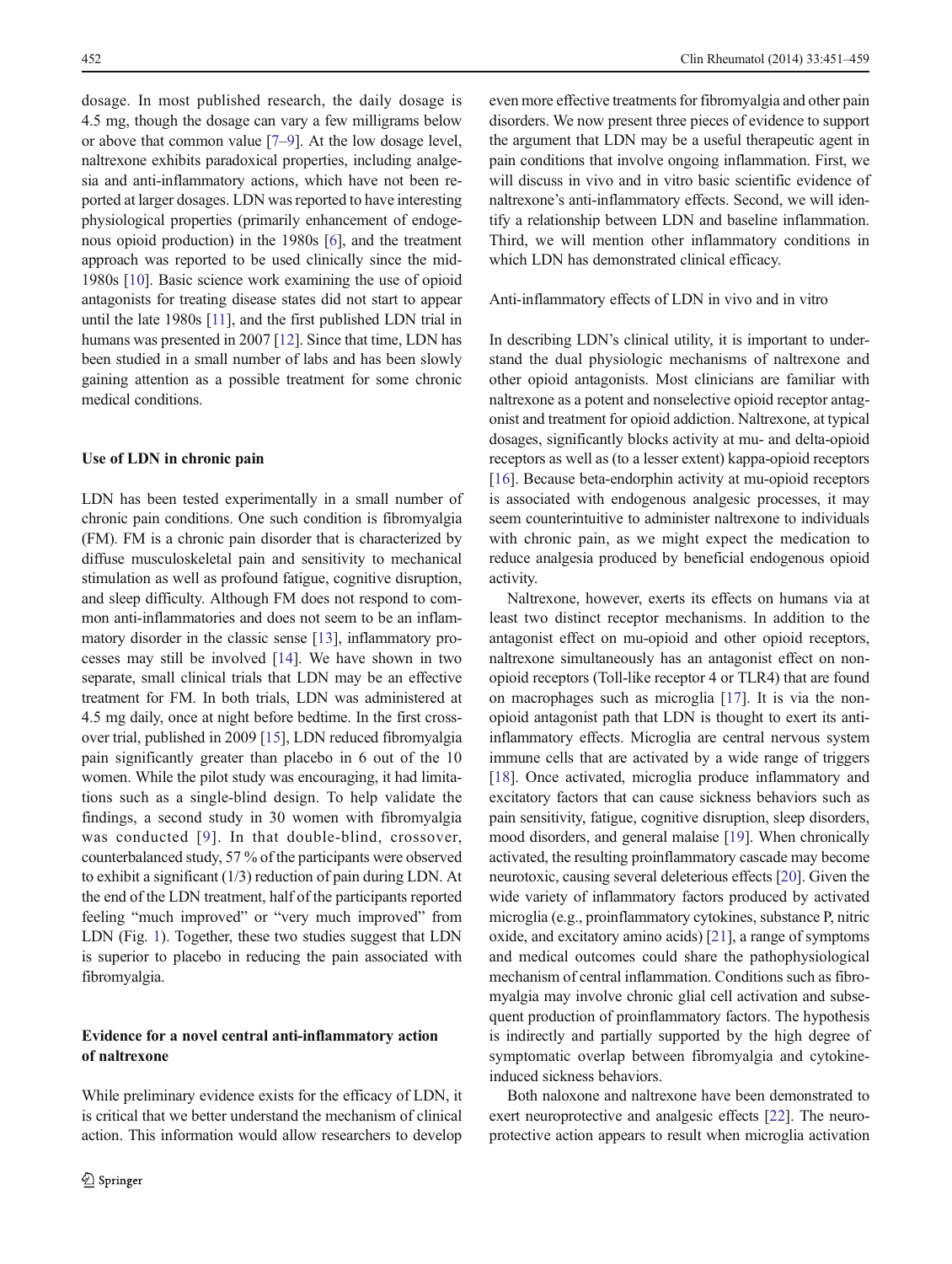<span id="page-2-0"></span>Fig. 1 Fibromyalgia participants' (N=29) self-reported improvement in symptoms after daily LDN treatment. The figure uses data from an earlier clinical trial [[9\]](#page-7-0) and has not been previously published



in the brain and spinal cord is inhibited [[23\]](#page-8-0). By suppressing microglia activation, naloxone reduces the production of reactive oxygen species and other potentially neuroexcitatory and neurotoxic chemicals [[24](#page-8-0)]. The anti-inflammatory effect of opioid antagonists may also extend to the periphery, as evidenced by suppressed TNF-alpha, IL-6, MCP-1, and other inflammatory agents in peripheral macrophages [\[25](#page-8-0)]. It should be noted that most animal work has used naloxone, while most human work has used naltrexone (because of its higher oral availability). We cannot discount the possibility that findings from one compound would imperfectly translate to the other.

The hypothesis that naltrexone and naloxone operate via glial cells to exert their beneficial actions is supported by work with dextro-naltrexone. Dextro-naltrexone is a stereoisomer of naltrexone which is active at microglia receptors but has no activity on opioid receptors [[26](#page-8-0)]. Dextro-naltrexone possesses analgesic and neuroprotective properties [\[27](#page-8-0)]. Therefore, the analgesic, anti-inflammatory, and neuroprotective effects of naltrexone do not appear to be dependent on opioid receptors.

The majority of work to date has focused on naloxone/ naltrexone's action on microglia TLR4 (e.g., [\[28](#page-8-0)]). However, it should be mentioned that the data do not perfectly fit a TLR4 hypothesis [\[29\]](#page-8-0), and other targets have been proposed, including astrocytes [\[30\]](#page-8-0) and NADPH oxidase 2 [[31\]](#page-8-0). Other sites of action, including the opioid growth factor receptor (OGFr) [\[32\]](#page-8-0), are being discovered, raising even more potential mechanisms of action. Given the multiple and varied sites where naltrexone exhibits significant pharmacologic activity, it will be difficult to determine with certainty the paths that are critical for the clinically beneficial effects. This area of research is being vigorously pursued by multiple laboratories.

#### Association with general markers of inflammation

As clinical research of LDN is still in its infancy, we do not have studies in humans that parallel the work performed in animal models. However, some indirect evidence supports the concept of LDN as a novel anti-inflammatory. In the initial pilot study of LDN in fibromyalgia [\[15](#page-7-0)], baseline erythrocyte sedimentation rate (ESR) was a significant predictor of clinical response to LDN. ESR is a commonly employed clinical test that is sensitive to both chronic and acute inflammatory processes [\[33](#page-8-0)]. In our study, individuals with greater ESR at baseline experienced a greater drop in pain when taking LDN, despite that fact that FM is not considered to be a classic inflammatory disorder, and ESR values were in the normal to high-normal range.

We have now collected more data on the relationship between baseline ESR and LDN (38 individuals with fibromyalgia in total). Aggregating across studies (Fig. [2](#page-3-0)), we see that fibromyalgia patients with greater ESR levels at baseline tend to have greater pain reduction when taking LDN (left pane;  $r=0.58$ ,  $p=0.0001$ ). In contrast, there is no association between baseline ESR and pain reduction during placebo administration (right pane;  $r=0.06$ ,  $p=0.744$ ). Each participant received both LDN and placebo in a blinded fashion. The difference in correlations is significant ( $z=2.52$ ,  $p=0.012$ ), suggesting that the clinical effect of LDN may be physiologically associated with the reduction of inflammation. Unfortunately, as we collected ESR only as a screening blood test (to exclude major inflammatory disease), we did not measure ESR at the end of the LDN condition and therefore cannot determine if LDN responders had a significant decrease in their ESR.

We also note that the etiology of FM is controversial, and there is no consensus on pathophysiological mechanisms. FM is not likely to be an inflammatory disorder in the traditional sense but rather a central immune disorder associated with an amplification of pain [\[13\]](#page-7-0) that involves at least a low level of peripheral cytokine expression (e.g., [\[34](#page-8-0), [35\]](#page-8-0)). The results presented here should be interpreted with caution until replicated in a larger sample. If supported in future research, however, the observed relationship between ESR and LDN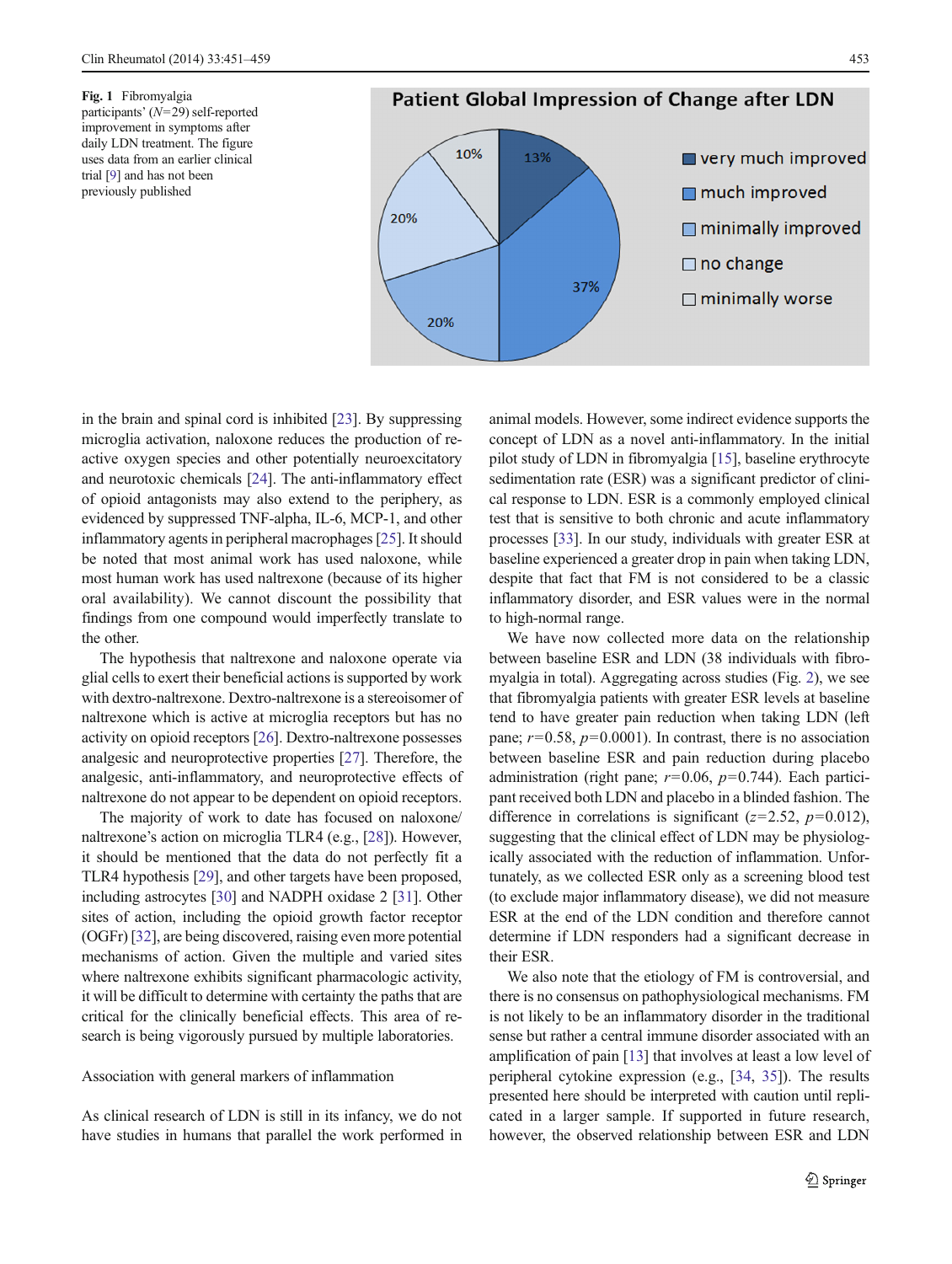<span id="page-3-0"></span>454 Clin Rheumatol (2014) 33:451–459



response raises the intriguing possibility that other chronic conditions characterized by high ESR may also benefit from LDN therapy.

LDN has efficacy in treating known inflammatory disorders

A third piece of evidence that suggests LDN may have antiinflammatory properties in humans is found in the nature of the chronic conditions that appear to respond to LDN treatment. The condition with the most scientific support for LDN efficacy is Crohn's disease (CD) [\[7,](#page-7-0) [12,](#page-7-0) [36](#page-8-0)]. CD is an inflammatory bowel disease that exerts gastrointestinal tract and systemic effects. LDN has been reported to reduce not only self-reported pain in that condition but also objective markers of inflammation and disease severity (including the severity scores from endoscopic evaluation) [[7,](#page-7-0) [12](#page-7-0), [36](#page-8-0)]. The response rate of LDN in Crohn's disease may be even higher than that seen in fibromyalgia, with over 80 % of the study participants exhibiting significant improvement [\[7](#page-7-0), [12](#page-7-0)].

Naltrexone has also shown some promise in improving disease severity in multiple sclerosis [[8](#page-7-0)], an inflammatory, demyelinating condition of the central nervous system. The evidence of LDN efficacy is not as robust as in the previously mentioned conditions. There is some evidence of reduced spasticity and improved mental health, but many clinical endpoints fail to show difference from placebo, and one study [\[37\]](#page-8-0) did not find improvements in any of the clinical endpoints.

Limited case evidence suggests that LDN may also be effective in controlling symptoms of complex regional pain syndrome (CRPS) [[38](#page-8-0)], a disease that often shows evidence of both local and low-level systemic inflammation [\[39\]](#page-8-0). Larger trials are needed to follow up on the one available case series report. Overall, while the literature is quite small, there is a consistent theme of LDN efficacy in controlling diseases with inflammatory components.

## An alternate explanation of LDN mechanism

While we believe much data is consistent with that claim that LDN works via novel anti-inflammatory channels, there are alternative compelling explanatory models of the LDN mechanism. The most prevalent hypothesis, advanced by Dr. Ian Zagon and colleagues, states that inducing a small and transient opioid blockade will prompt the body to compensate by upregulating both endogenous opioids and opioid receptors [[40\]](#page-8-0). The opioid upregulation effect of temporary naltrexone or naloxone blockade has been demonstrated multiple times previously [\[41,](#page-8-0) [42](#page-8-0)]. This "opioid rebound" effect could have multiple impacts on health and quality of life, including enhanced endogenous analgesia and repression of critical immune factors [[40](#page-8-0)].

Further research is needed with naltrexone and naloxone stereoisomers to determine the true mechanism of clinical action. In the meantime, we note that both the TLR4 and opioid receptor mechanisms may play a role in LDN action, as the hypotheses are not mutually exclusive.

#### Why a low dosage?

Successful treatment of chronic pain with naltrexone may require low dosages. Theoretically, a complete blockade of endogenous opioid systems would not be a desirable outcome with a chronic pain patient. Basic science evidence supports that concept by showing that low- and high-dose opioid antagonists have quite different impacts on the physiologic system [[43\]](#page-8-0).

It may initially seem strange that a medication can have an opposite effect when given at a low dosage. However, there is a strong precedent for this concept—and with opioid-related drugs in particular. A paradoxical hyperalgesic effect of lowdose morphine was first widely reported in 1987 [\[44\]](#page-8-0). Morphine was administered via the IV route to rats after arthritis was induced using Freund's adjuvant. A dose of 100 μg/kg produced clear analgesia, 50 μg/kg produced less significant analgesia, and 30 μg/kg showed no difference from saline. At around 10 μg/kg, however, the researchers saw the development of morphine hyperalgesia, which became most pronounced at 6 μg/kg. This finding, which has been replicated several times (e.g., [\[45](#page-8-0)]), suggests that there is a small window at which opioid analgesics produce the opposite effects than those typically expected. The dosage of morphine that appears to cause paradoxical hyperalgesia is approximately 1/10th of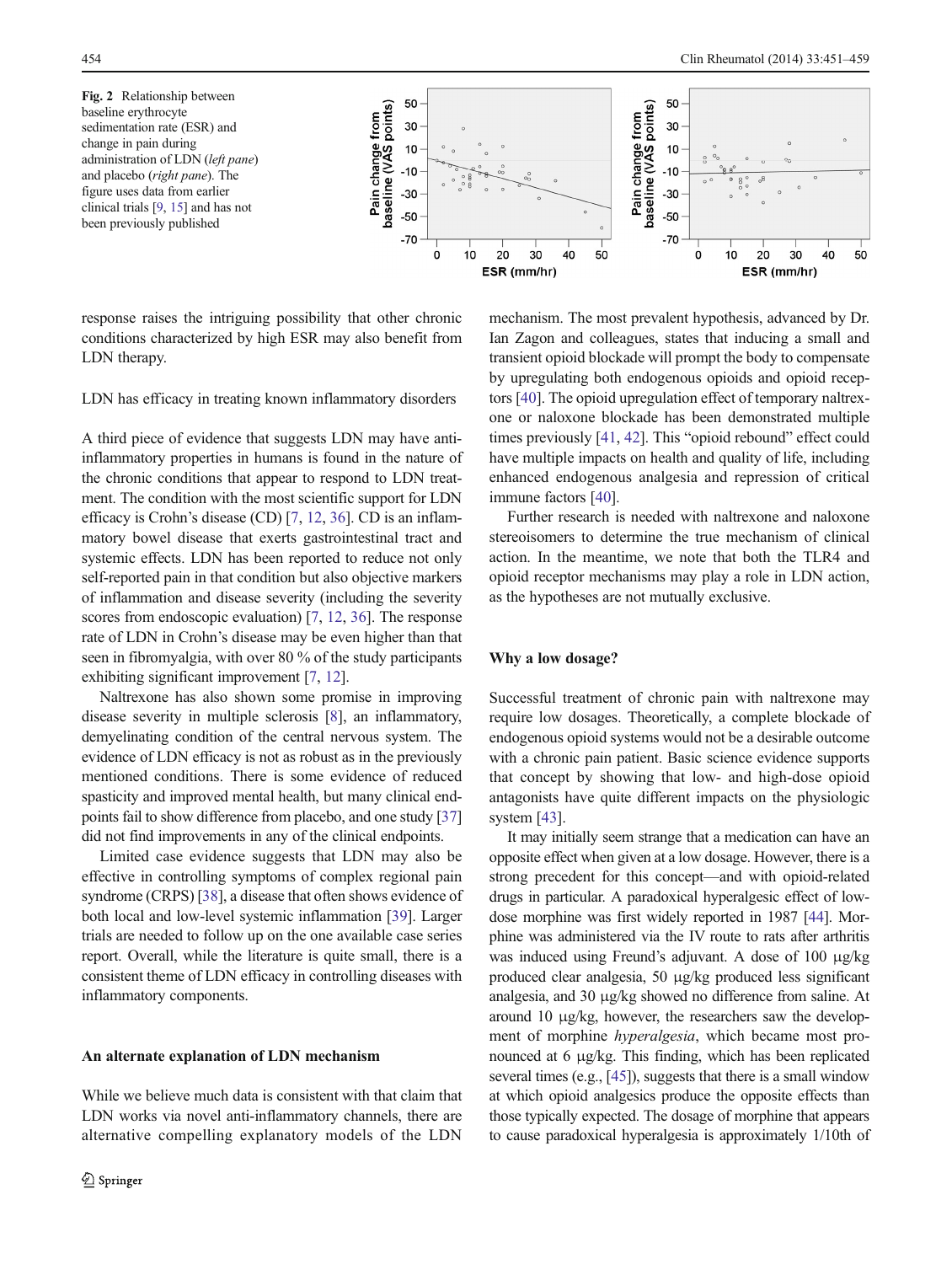the dosage typically used to produce analgesia. We note that the dosage of naltrexone that is used to reduce pain is also approximately 1/10th of the dosage used for substance abuse treatment.

## Use of LDN in research studies

It is important to note that there are currently no guidelines for the clinical use of LDN. There is no FDA-approved use for naltrexone at any dosage for the treatment of chronic pain and inflammatory diseases. There is also no FDA-approved use of LDN for the treatment of any medical condition. Researchers using LDN must do so under an FDA Investigational New Drug (IND) application. While physicians have developed varying strategies for the use of LDN, none have been empirically validated. Therefore, in this section, we cover the use of LDN in published research trials and do not intend this discussion to be viewed as guidelines for the clinical use of LDN.

The typical dosage of LDN in published research is 4.5 mg. The medication is commonly given approximately an hour before bedtime, though some individuals reporting insomnia as a side effect are moved to a morning dosing. Individuals with side effects also have their dosage reduced to 3.0 mg. At the time of writing, naltrexone is commercially available only in a 50-mg tablet form, although one US-based company appears to be gathering regulatory approvals to market the 4.5 mg formulation. Because there is no commercial formulation of LDN, research studies obtain the medication via compounding pharmacies. Standard gelatin capsules and microcrystalline cellulose filler are commonly used.

In our research studies, the initial clinical benefits specific to LDN were difficult to distinguish from transient placebo effects. Separation from placebo may not be observed until at least 1 month after initiating treatment, with 2 months generally needed to obtain an estimate of efficacy.

There are no reports of LDN interactions with other medications. However, the sample sizes in studies have been very small, and there are undoubtedly a large number of interactions that have not been tested. Pharmacologically, there is little to expect in the way of interactions, though synergistic effects with anti-inflammatories and disease modifying antirheumatic drugs should be investigated. An obvious exception is LDN co-administered with an opioid analgesic. The most common question we receive about LDN is whether it can be given with opioid analgesics. It is possible that even a low dosage of naltrexone could cause a sufficient blockade of opioid receptors to reduce the effectiveness of opioid analgesics. In our studies, we excluded all individuals taking opioid analgesics. While there are published human data regarding ultralow-dose naltrexone co-administered with opioid analgesics [[2,](#page-7-0) [3](#page-7-0)], we are not aware of the existence of coadministration studies using naltrexone in the LDN dosage

range. Future studies may investigate the concomitant use of LDN and opioid analgesics—as it will likely be a commonly requested combination.

#### Advantages of LDN

Because LDN is still an experimental therapy for chronic pain, there must be significant promise to justify recommending its use. LDN carries several advantages that may make it an attractive treatment option, which are reviewed below.

#### Low cost

As a generic medication, naltrexone HCl is inexpensive. While pricing can vary considerably by region and pharmacy, the monthly cost of LDN appears to average US\$35 per month. That cost includes compounding and assumes no insurance coverage. The price is lower than what would be paid for current on-patent medications for fibromyalgia, which can cost over US\$100 per month.

## Low side effects

One of the most exciting aspects of LDN is the low reported incidence of adverse side effects. We have not seen incidences of ulcers, renal insufficiency, interference with warfarin and other common medications, increased heart attack or clotting risk, or other problems that can be seen with nonsteroidal antiinflammatory drugs. We have observed no cases of severe adverse events in our research, and none have been reported from other laboratories. We have observed no withdrawal symptoms when LDN treatment is stopped, and withdrawal is not a known effect of treatment discontinuance [[46](#page-8-0)]. However, the complete sample size of all LDN trials combined is still quite small and thus clinically useful data and experience are limited.

Side effects of LDN treatment are mild. In our research, participants have rated LDN as slightly more tolerable than placebo (91.0 versus 89.5 %, not significant). The most common side effect we have observed is the reporting of more vivid dreams, which is seen in approximately 37 % of the participants. In a minority of cases, patients report nightmares. As a side effect, vivid dreams develop rapidly (as soon as the first dosing) and decrease over time. It is unclear what mechanism may drive increased vividness of dreams. Individuals generally self-report increased effectiveness of sleep, so it is unlikely that the vivid dreams represent an adverse disruption of normal sleep patterns. It is important to note that increased vividness of dreams is also the most commonly reported side effect during placebo administration, so some cases may be driven by expectancy.

The frequency of headaches when taking LDN was slightly higher than during placebo administration, though more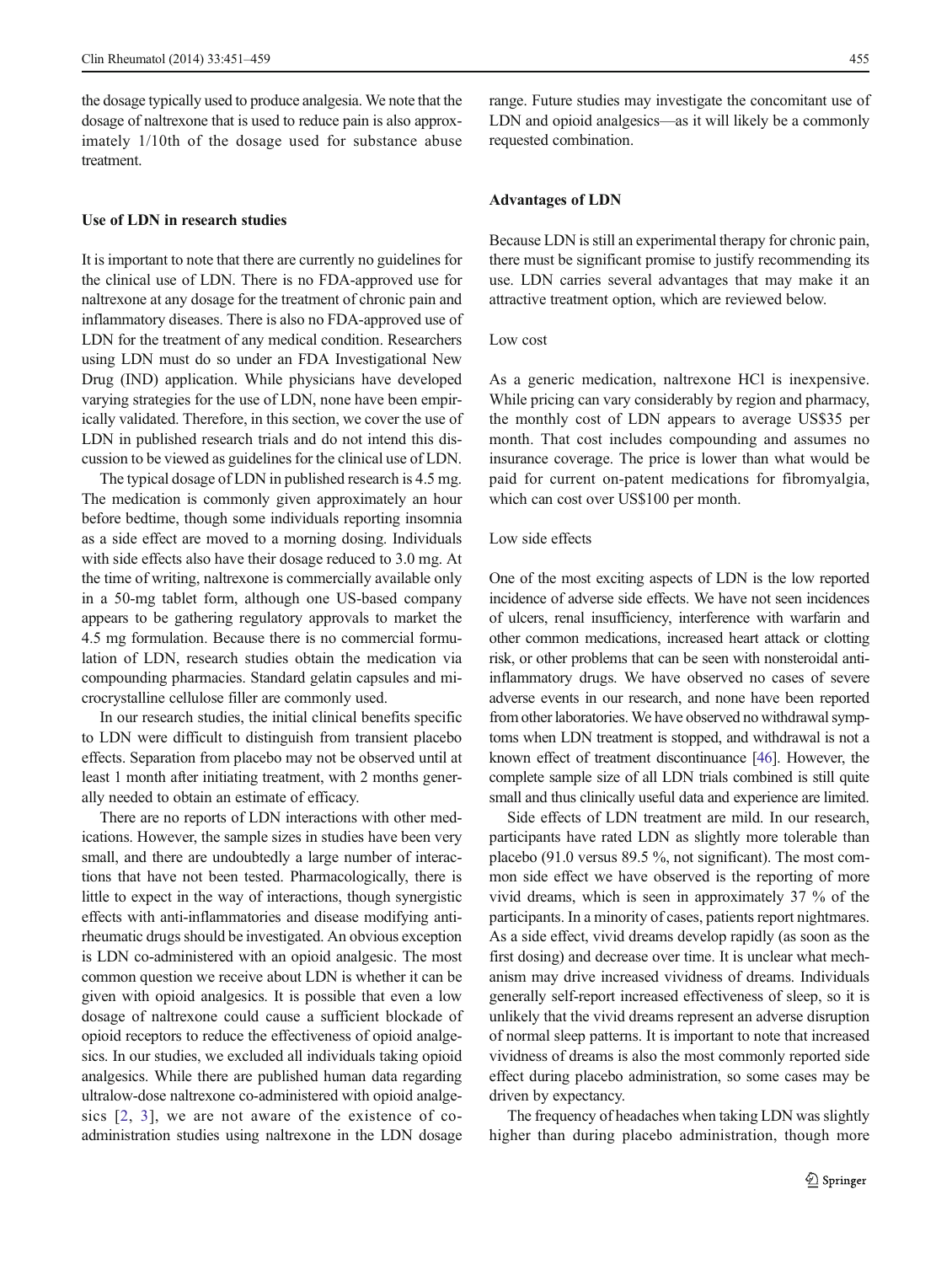participants will need to be assessed in order to determine the statistical significance of the difference. Spontaneous headaches are common in individuals with fibromyalgia and frequently appeared in all stages of the clinical trials.

While not observed in research studies, some physicians have anecdotally reported anxiety and tachycardia as adverse reactions to LDN. As anxiety is a known symptom of opioid withdrawal, it is possible that some individuals would experience anxiety due to blockade of endogenous opioids. Further observation will need to be carried out to determine how common this adverse event is and how to best manage it.

For individuals without severe hepatic disease, there does not appear to be any need to frequently monitor hepatic function. Even at much larger dosages, naltrexone does not significantly change hepatic enzyme activity [\[47\]](#page-8-0). We have not observed any toxicity issues with chronic use.

### No known abuse potential

As an opioid antagonist, naltrexone is used as a treatment for substance abuse. LDN does not exert any euphoric or reinforcing effects, and we have observed no cases of LDN misuse or abuse. Furthermore, we have not seen the development of dependence and tolerance with the medication. In our studies, the cessation of LDN is generally followed by a slow return of symptoms to baseline levels.

#### Disadvantages of LDN

As an off-label and experimental medication for pain, LDN does carry disadvantages. These disadvantages will now be discussed.

#### Patients creating their own dosages

At the time of writing, LDN is not available at the 4.5-mg dosage that would be typical for the management of chronic pain. As such, many individuals may try to create their own dosing by subdividing 50-mg tablets. Internet resources that explain the process of splitting 50-mg tablets or creating a solution and dividing out liquid doses have been found. Such approaches will likely lead to unintended variability in the day-to-day dosing. The harm of such inconsistency is mitigated by the fact that it is very unlikely that someone could dangerously overdose on naltrexone. Still, patients taking responsibility for creating doses is far from optimal.

Lack of proper dosage-finding experiments

It is highly probable that 4.5 mg is not the optimal dosage for all individuals with fibromyalgia, as it is rare for any pharmaceutical to have a one-size-fits-all dosage. In addition to obvious variables such as body mass index, individuals may differ in their metabolism, opioid receptor sensitivity, or microglia sensitivity to LDN. It is plausible that individuals who do not respond to 4.5 mg daily may respond to either lower or higher dosages. Other dosing schedules, such as twice a day, have not been explored in clinical studies. For now, the once daily 4.5-mg dosing schedule appears to be used without much critical analysis, as there are no published reports of even basic dose-ranging in human participants. Proper dosing studies need to be performed to determine the therapeutic range of the drug and to identify a process for determining an individual's optimal dosage. The importance of determining proper dosing strategies is highlighted by animal research that suggests, for example, that while LDN may suppress tumors when used in the typical fashion, it may actually enhance tumor growth when administered more frequently [\[48](#page-8-0)].

No hard data on long-term safety

Even though naltrexone has a long history of safe use with a wide range of large dosages, we know very little about the long-term safety of the drug when used chronically in low dosages. The low dosage is often cited as a reason for clinicians and patients to not be concerned about safety. However, we must be open to the possibility that the unique clinical effects possible with the low dosage could also present new health risks. There are no reported serious concerns to date. While inhibition of immune system parameters could theoretically raise the risk of infections or cancer due to decreased immunosurveillance, there have been no reports of such a side effect at any dosage of naltrexone.

Not recognized by insurance companies

As an off-label, nonmainstream treatment, LDN may not be covered by insurance plans. As noted previously, the low overall cost of LDN may make it accessible even to patients who do not have it covered by insurance. Still, there will undoubtedly be a significant number of individuals who will find even a monthly cost of approximately US\$35 to be prohibitively expensive. Therefore, the potential lack of insurance coverage is a downside of LDN.

## Beyond LDN

As a glial cell modulator, LDN is considered a medication of convenience. Naltrexone was not created as a microglia modulator. It is unlikely, therefore, that LDN represents the full promise of glial cell modulation in the treatment of chronic pain and inflammatory conditions. We now discuss some of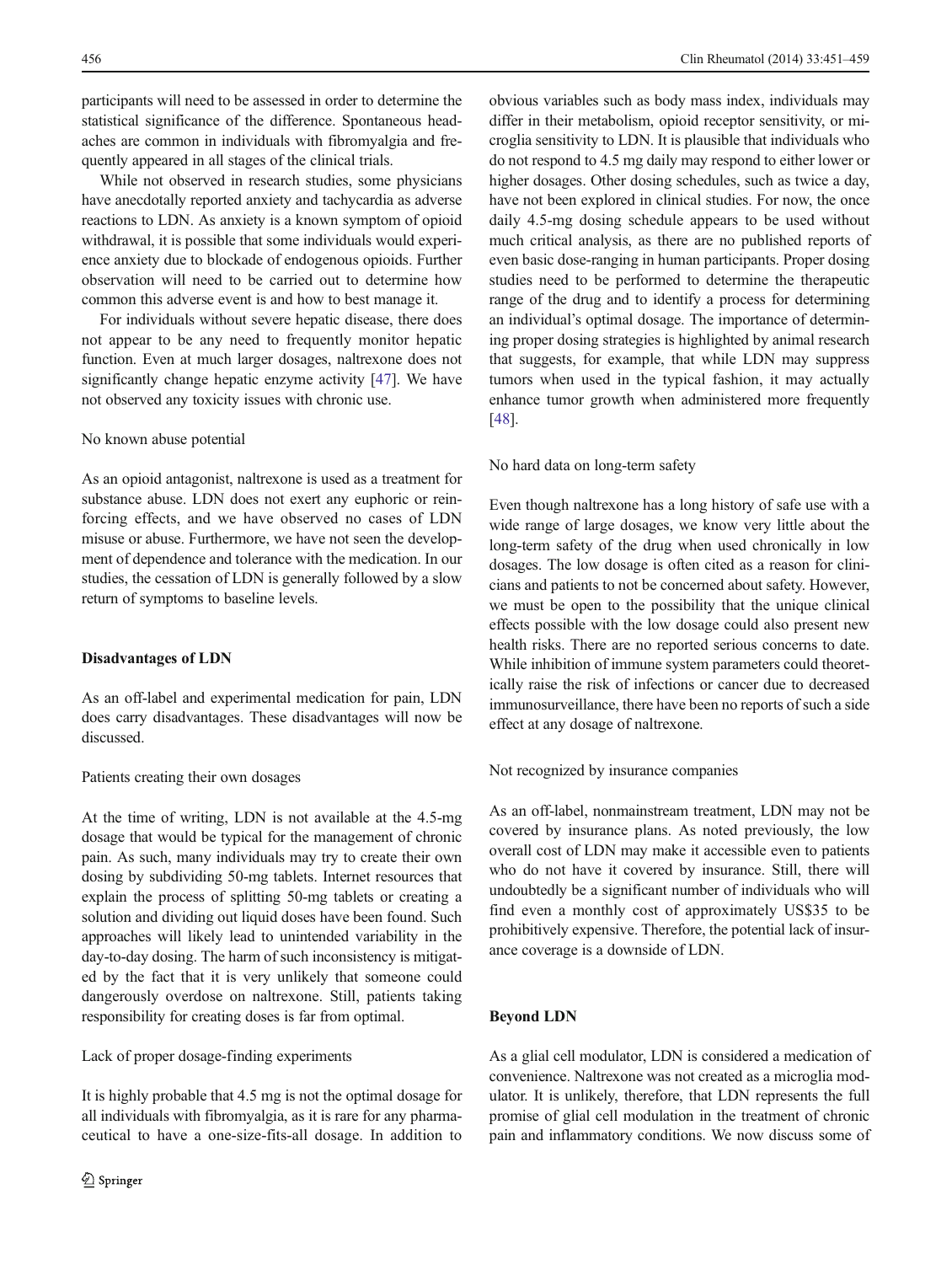the most promising compounds that may be tested in the near future.

## Dextro-naltrexone

While commercially available naltrexone is usually referred to simply as naltrexone HCl, it is actually the levo (also known as "left" or "−") enantiomer of naltrexone. The levo form of naltrexone carries largely opioid antagonistic effects. The dextro ("right" or "+") form of naltrexone was likely jettisoned during development because there was no known anti-abuse properties of the enantiomer.

Dextro-naltrexone, however, may be far more interesting in terms of anti-inflammatory and microglia-modulating properties. Preliminary data in animal models have already suggested that dextro-naltrexone may have a role in reducing pain and inflammation [[22](#page-8-0)]. Not only does it appear to potently suppress microglia but it also exerts little activity on opioid receptors, which could translate into reduced risk of side effects related to systemic opioid blockade. Therefore, dextro-naltrexone might be administered at higher dosages, yielding greater microglia-suppressing activities while minimizing side effects. It is also possible that dextro-naltrexone, co-administered with opioid analgesics, might allow patients to realize the full benefits of opioid analgesia while simultaneously blocking many of the adverse effects.

Currently, dextro-naltrexone is not available for human use, and we are not aware of any studies of the compound tested in human subjects. There is also no source for obtaining dextro-naltrexone for human consumption. Getting dextronaltrexone to clinical trials would require a great deal of time and money to navigate the necessary FDA and other regulations to ensure patient safety. It is unclear if any groups are progressing on this front (though the medication is referenced in a 2013 US patent application filing—US 13/799,287). We suggest that this line of research be adopted and dextronaltrexone be tested on at least a small group of chronic pain patients to look at potential applications.

#### Other compounds

LDN is not unique in receiving FDA approval for one purpose and then subsequently being discovered to also act as a glial cell modulator. Such compounds being tested in clinical trials include compounds such as minocycline [\[49](#page-8-0)] and dextromethorphan [[50\]](#page-8-0). Further research will likely discover other compounds to have glial cell modulating properties, and opioid antagonists similar to naltrexone, such as nalmefene [[51\]](#page-8-0), may be good targets for further study.

Many other agents are currently being tested in animal models, such as fluorocitrate and 3-hydroxymorphinan, and it is likely that compounds are now being developed specifically for their TLR4-modulating properties. Other Toll-like

targets are of interest as well, such as TLR-7 and TLR-9 blockage by hydroxychloroquine, which has been used successfully in inflammatory disorders such as systemic lupus erythematosus [[52](#page-8-0)] and post-Lyme's arthritis [[53](#page-8-0)]. We expect glial cells modulators to be a central theme in future drug development efforts.

The potential of agents to suppress microglia extends beyond existing pharmaceuticals and includes botanicals. Several botanicals, such as stinging nettle, reishi mushroom, and curcumin, possess many key characteristics of potent glial cell modulators [\[54](#page-8-0)]. Most of these compounds and extracts are currently available for human use as supplements. However, research in this area has been confined to in vitro and animal in vivo work. Future clinical trials may test several of these botanicals for treating fibromyalgia and other conditions.

#### Public opinion

LDN has garnered a public reputation that is not commonly seen with pharmaceutical treatments. There is a considerable grassroots effort in the UK to have the medication recognized by the National Health Service (NHS). In the USA, a book has been published specifically on LDN [\[55](#page-8-0)]. Considerable information and misinformation is disseminated via the internet. Some sources recommend LDN for a vast range of medical conditions, the majority of which have not been subjected to any scientific study. To date, we are aware of initial clinical evidence of efficacy only in fibromyalgia, Crohn's disease, multiple sclerosis, and complex regional pain syndrome. Whatever uses LDN may ultimately be found to have, it is clear that there is presently a great gap between the claims and the scientific evidence.

Individuals who are normally resistant to consuming mainstream pharmaceuticals are nonetheless often willing to trial LDN. Patient affinity for LDN may be driven somewhat by the "low-dose" preface, which can be agreeable to individuals who have experienced negative side effects from other medications. Clinicians prescribing LDN should be aware that many patients will come into the treatment with considerable expectations which could drive placebo effects. Patients may even approach a clinician with a specific request to be prescribed LDN.

## Next steps

Throughout this review, we have raised several suggestions for future research projects, including dose ranging studies for LDN, development and clinical testing of dextro-naltrexone, clinical testing of other available microglia modulators, and clinical trials of LDN administered concomitantly with opioid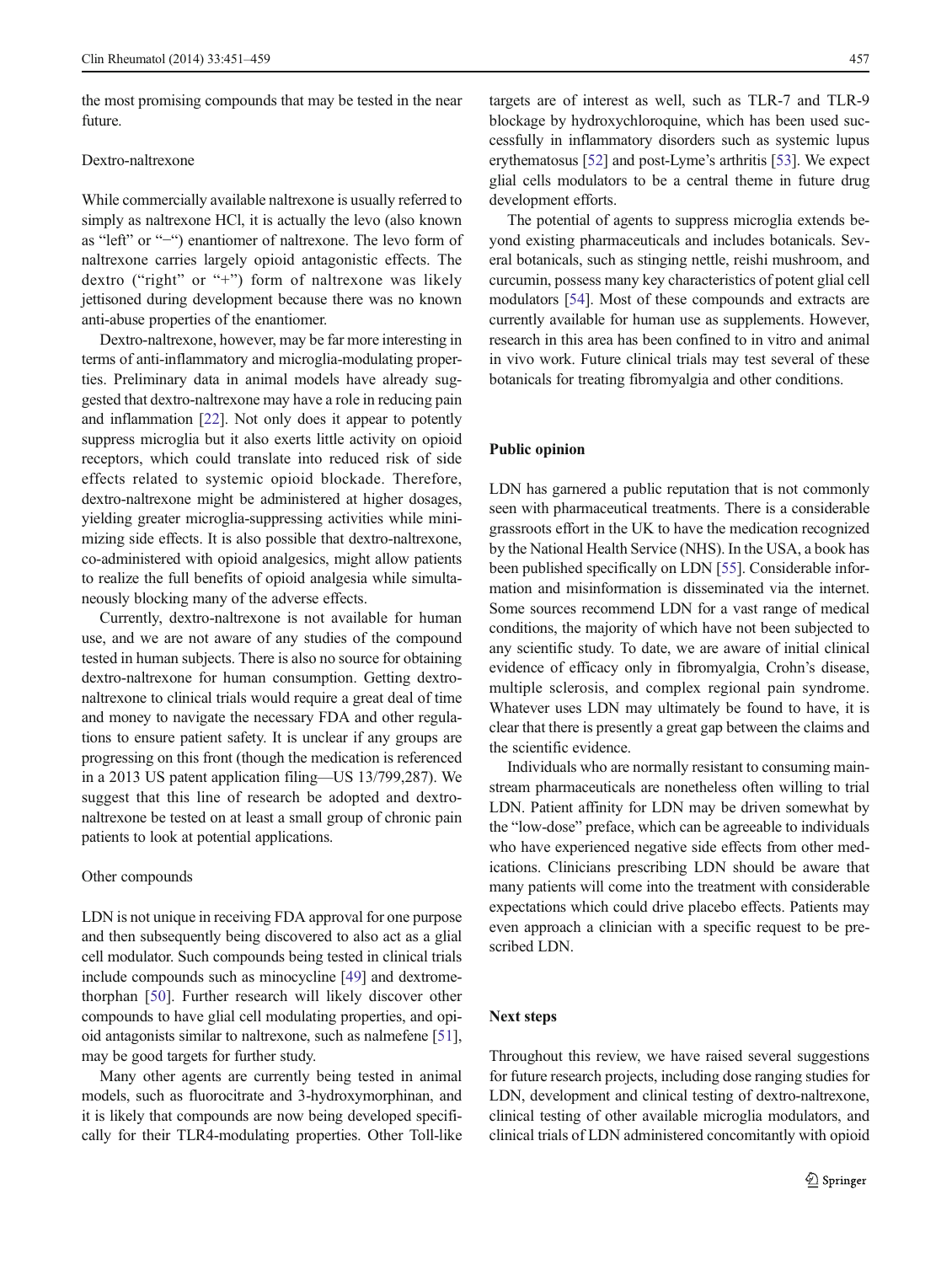<span id="page-7-0"></span>analgesics. We will now highlight a few additional research directions:

# Test LDN in other inflammatory conditions

Our findings that baseline ESR may be associated with LDN response suggest that other inflammatory conditions, such as rheumatoid arthritis, polymyalgia rheumatica, and lupus, may benefit from LDN. LDN may serve as a concomitant medication when immunomodulatory therapies are not effective or not well tolerated by the patient. We propose that pilot trials could be carried out to test LDN in inflammatory and autoimmune conditions.

Better tracking of inflammatory markers during LDN treatment

Future studies examining LDN should determine if positive response is associated with a reduction of ESR or other measures of inflammation (high sensitivity C-reactive protein, secreted cytokines in blood plasma, growth factors, matrix metalloproteinases, etc.). Such information would help provide mechanistic information about the treatment. Examination of intracellular immune processes may further shed light on the mechanism of LDN treatment. Measurements of immune activity should be collected at least immediately before and after treatment or when the primary outcomes are assessed.

# **Conclusions**

The totality of the basic and clinical research to date suggests that LDN is a promising treatment approach for chronic pain conditions thought to involve inflammatory processes. The clinical data supporting its use are very preliminary, and more research is needed before the treatment approach can be widely recommended. Critical parameters such as dosing still need to be refined. LDN may emerge as the first of many glial cell modulators that could be used to treat chronic conditions, with more specifically targeted medications developed in the future. As conventional anti-inflammatories have poor blood brain-barrier permeability, we expect centrally active immune modulators to be an area of interest in the future.

Acknowledgments Financial support was provided by the American Fibromyalgia Syndrome Association and the Binns Family Foundation.

## Conflict of interest The authors declare none.

Open Access This article is distributed under the terms of the Creative Commons Attribution License which permits any use, distribution, and reproduction in any medium, provided the original author(s) and the source are credited.

## References

- 1. Greeley JD, Lê AD, Poulos CX, Cappell H (1988) "Paradoxical" analgesia induced by naloxone and naltrexone. Psychopharmacology (Berlin) 96(1):36–39
- 2. Burns LH, Wang HY (2010) Ultra-low-dose naloxone or naltrexone to improve opioid analgesia: the history, the mystery and a novel approach clinical medicine insights
- 3. Davis M, Goforth HW, Gamier P (2013) Oxycodone combined with opioid receptor antagonists: efficacy and safety. Expert Opin Drug Saf 12(3):389–402
- 4. Resnick RB, Volavka J, Freedman AM, Thomas M (1974) Studies of EN-1639A (naltrexone): a new narcotic antagonist. Am J Psychiatry 131(6):646–650
- 5. Verebey K, Mulé SJ (1975) Naltrexone pharmacology, pharmacokinetics, and metabolism: current status. Am J Drug Alcohol Abuse 2(3–4):357–363
- 6. Gold MS, Dackis CA, Pottash AL, Sternbach HH, Annitto WJ, Martin D, Dackis MP (1982) Naltrexone, opiate addiction, and endorphins. Med Res Rev 2(3):211–246
- 7. Smith JP, Bingaman SI, Ruggiero F, Mauger DT, Mukherjee A, McGovern CO, Zagon IS (2011) Therapy with the opioid antagonist naltrexone promotes mucosal healing in active Crohn's disease: a randomized placebo-controlled trial. Dig Dis Sci 56(7):2088–2097
- 8. Cree BA, Kornyeyeva E, Goodin DS (2010) Pilot trial of low-dose naltrexone and quality of life in multiple sclerosis. Ann Neurol 68(2): 145–150
- 9. Younger J, Noor N, McCue R, Mackey S (2013) Low-dose naltrexone for the treatment of fibromyalgia: findings of a small, randomized, double-blind, placebo-controlled, counterbalanced, crossover trial assessing daily pain levels. Arthritis Rheum 65(2):529–538
- 10. Bihari B (2013) Bernard Bihari, MD: low-dose naltrexone for normalizing immune system function. Altern Ther Health Med 19(2): 56–65
- 11. Zagon IS, McLaughlin PJ (1989) Opioid antagonist modulation of murine neuroblastoma: a profile of cell proliferation and opioid peptides and receptors. Brain Res 480(1–2):16–28
- 12. Smith JP, Stock H, Bingaman S, Mauger D, Rogosnitzky M, Zagon IS (2007) Low-dose naltrexone therapy improves active Crohn's disease. Am J Gastroenterol 102(4):820–828
- 13. Clauw DJ, Arnold LM, McCarberg BH, FibroCollaborative (2011) The science of fibromyalgia. Mayo Clin Proc 86(9):907–911
- 14. Wallace DJ (2006) Is there a role for cytokine based therapies in fibromyalgia. Curr Pharm Des 12(1):17–22
- 15. Younger J, Mackey S (2009) Fibromyalgia symptoms are reduced by low-dose naltrexone: a pilot study. Pain Med 10(4):663–672
- 16. Wang D, Sun X, Sadee W (2007) Different effects of opioid antagonists on mu-, delta-, and kappa-opioid receptors with and without agonist pretreatment. J Pharmacol Exp Ther 321(2):544–552
- 17. Watkins LR, Hutchinson MR, Ledeboer A, Wieseler-Frank J, Milligan ED, Maier SF (2007) Norman cousins lecture. Glia as the "bad guys": implications for improving clinical pain control and the clinical utility of opioids. Brain Behav Immun 21(2):131–146
- 18. McCusker RH, Kelley KW (2013) Immune-neural connections: how the immune system's response to infectious agents influences behavior. J Exp Biol 216(Pt 1):84–98
- 19. Dantzer R (2007) Twenty years of research on cytokine-induced sickness behavior Brain, behavior, and immunity
- 20. Kelley KW, Bluthé RM, Dantzer R, Zhou JH, Shen WH, Johnson RW, Broussard SR (2003) Cytokine-induced sickness behavior. Brain Behav Immun 17(Suppl 1):S112–S118
- 21. Wieseler-Frank J, Maier SF, Watkins LR (2005) Immune-to-brain communication dynamically modulates pain: physiological and pathological consequences. Brain Behav Immun 19(2):104–111